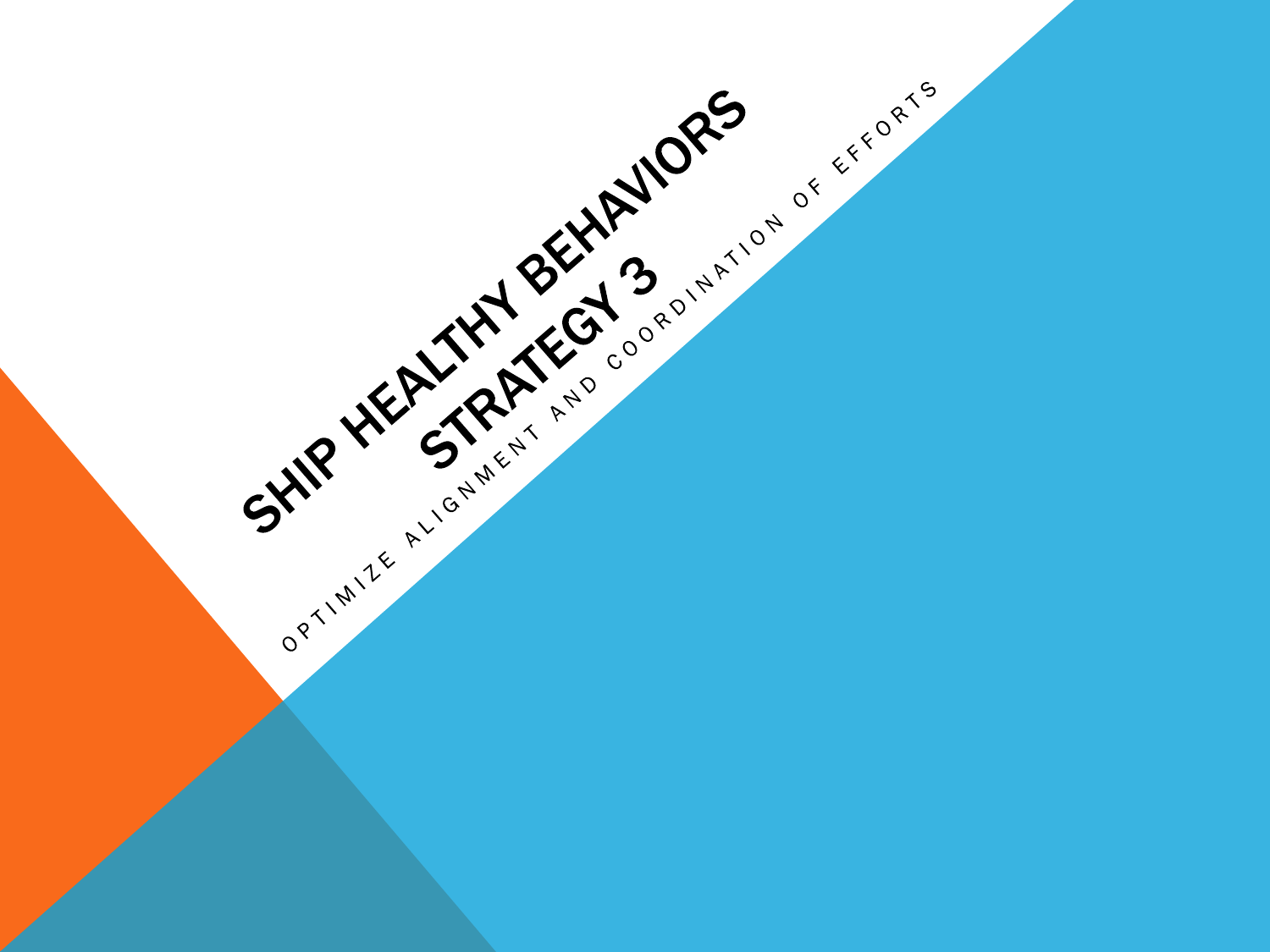## IMPACT MODELS

l.

#### ISOLATED IMPACT

- Best for resolving technical problems.
- Organizations compete emphasizing how their individual impact has greatest effect.
- Assumption that successful organization will grow and replicate for greater impact
- Answer often known in advance
- Granters desire to find and fund a solution in a single organization.

#### COLLECTIVE IMPACT

- Social issues arise from interplay of government, commercial, and social sector
- Problems are adaptive & more complex needing a systemic approach to resolution.
- Answer is not known & needs cross organizational effort.
- Solutions are emergent
- May require new funding model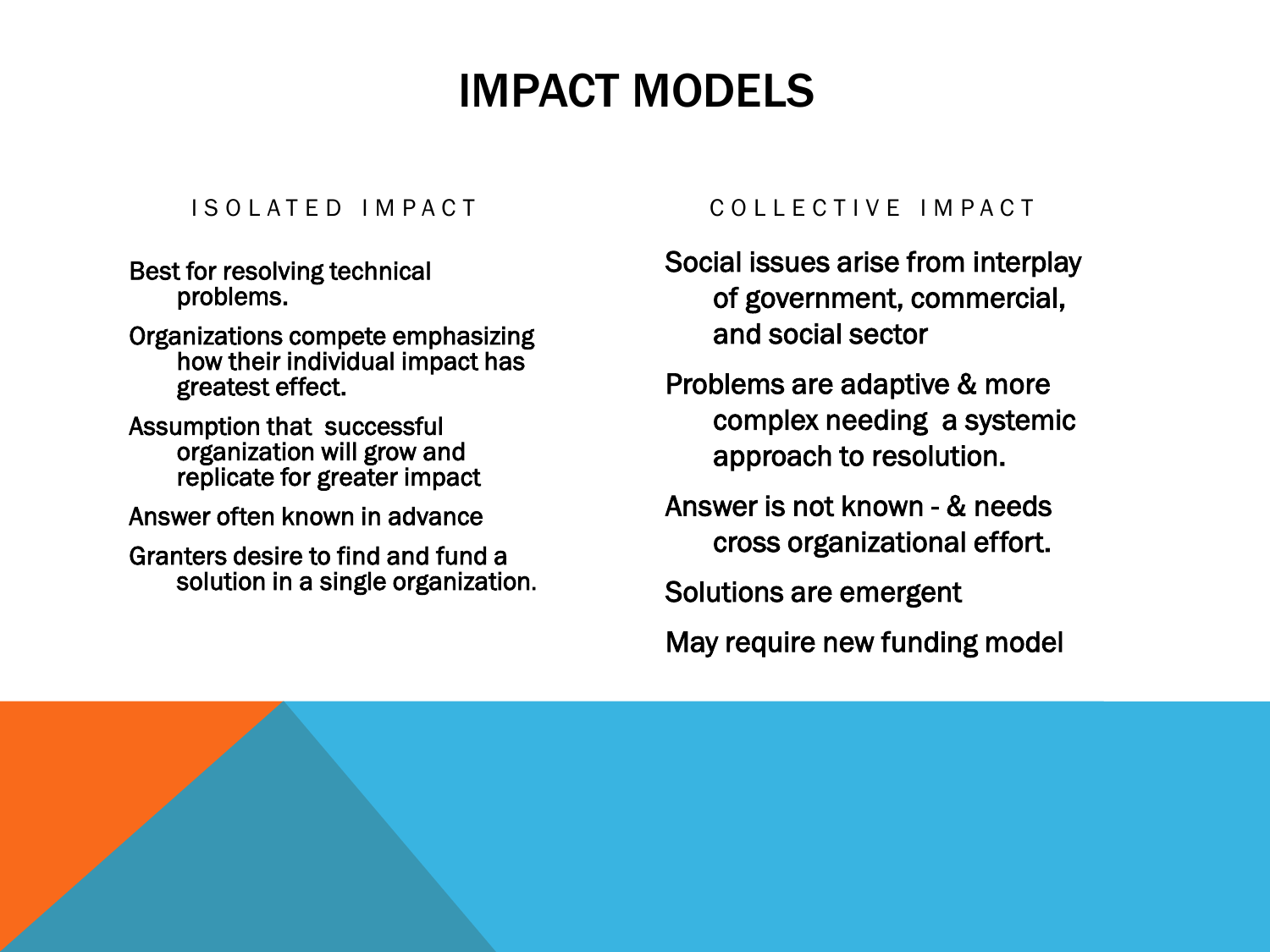### COLLECTIVE IMPACT PROCESS



### Multiple Organizations Looking for Resources and Innovation Through the Same Lens

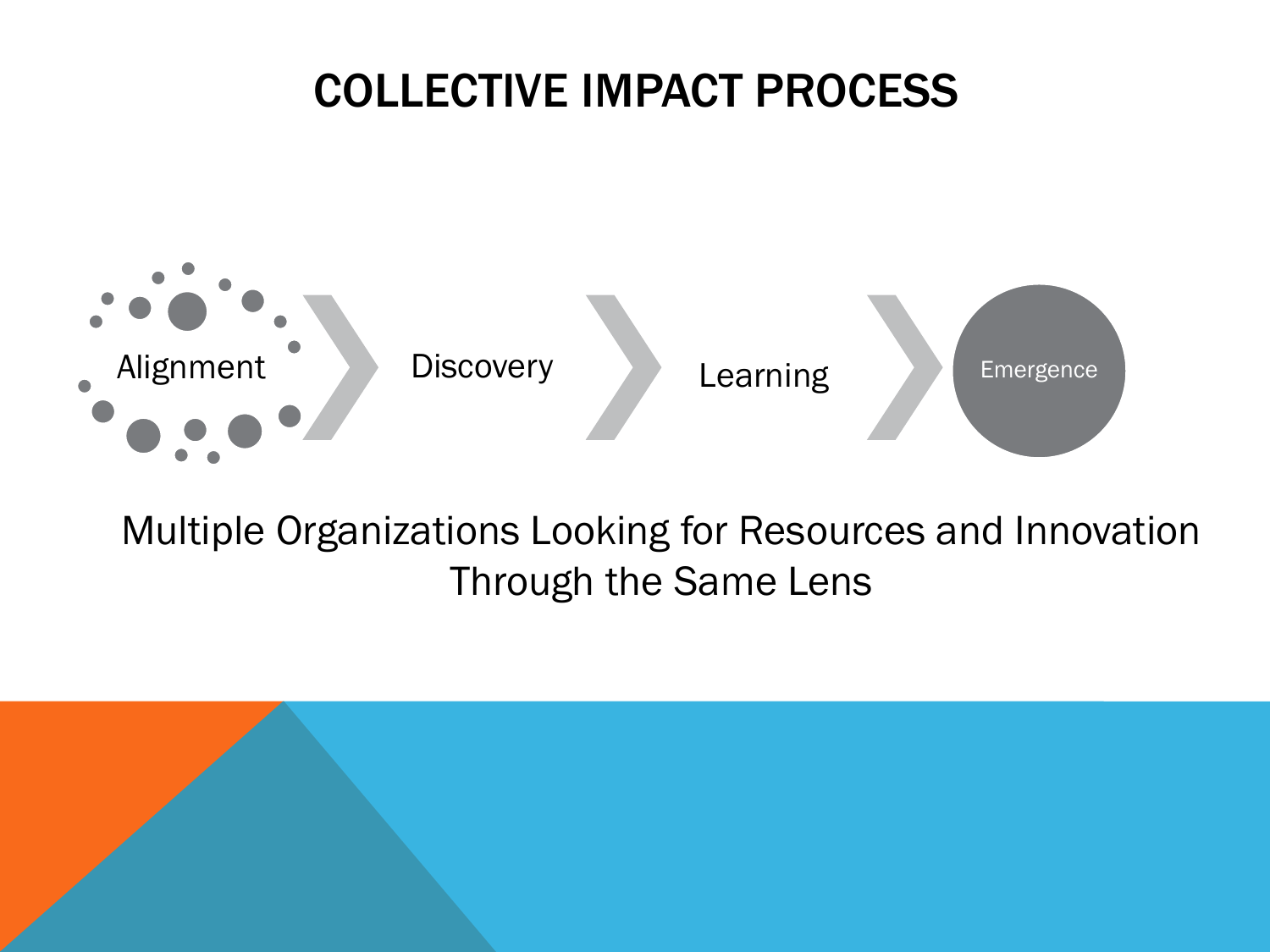### COURSE OF ACTION FOR COLLECTIVE IMPACT

- 1. Identify backbone support organization
- 2. Adopt a common agenda

j

- 3. Select shared measurement systems
- 4. Facilitate continuous communication
- 5. Engage in mutually reinforcing activities

From Stanford Social Innovation Review, Winter 2011, *John Kania & Mark Kramer* [http://c.ymcdn.com/sites/www.lano.org/resource/dynamic/blogs/20131007\\_093137\\_25993.pdf](http://c.ymcdn.com/sites/www.lano.org/resource/dynamic/blogs/20131007_093137_25993.pdf)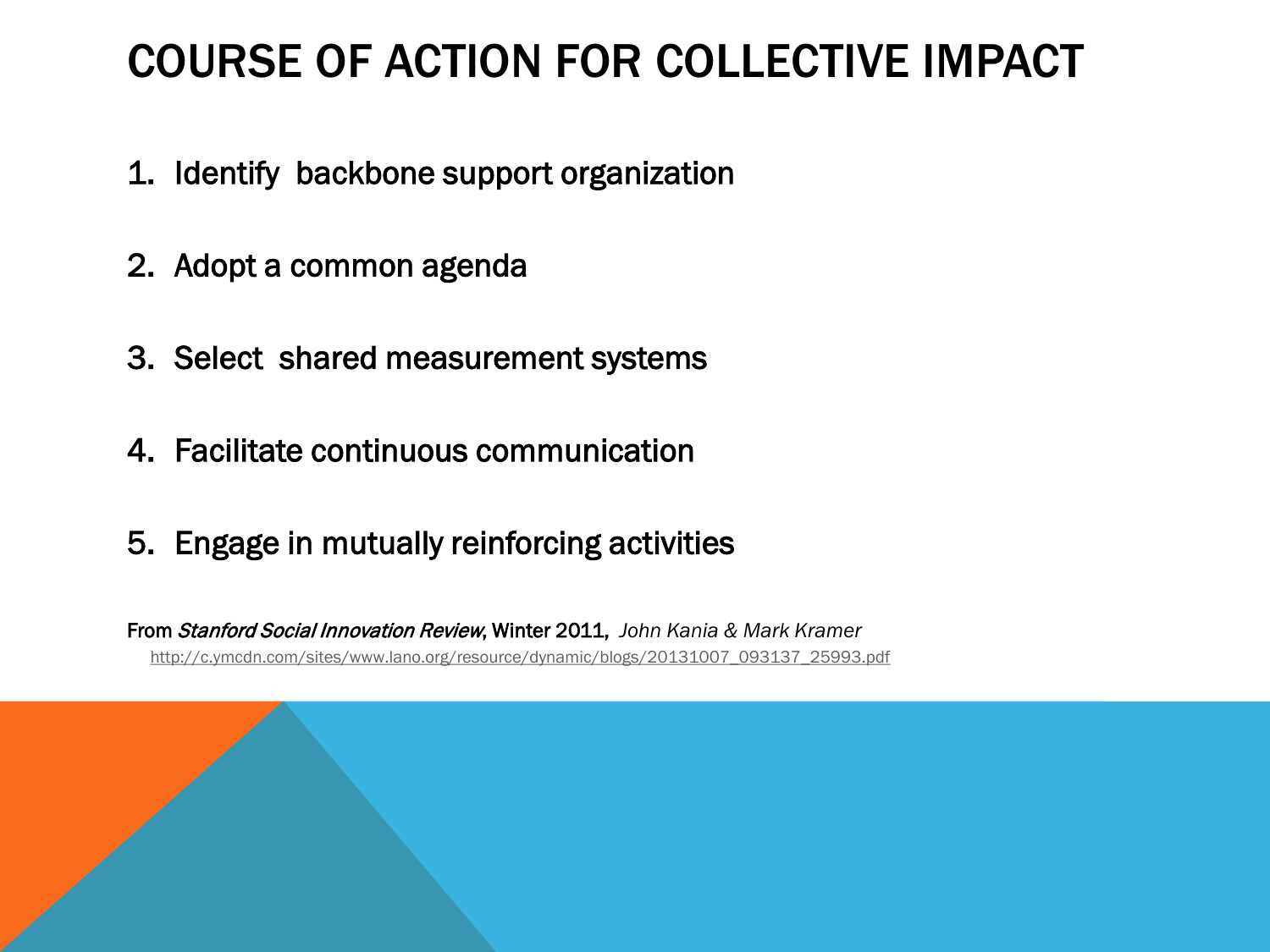## BACKBONE SUPPORT ORGANIZATION

Creating and managing a collective effort requires a separate organization and staff with the following skills:

- Project Management
- Data Management
- Facilitation

Structured process for effective decision making

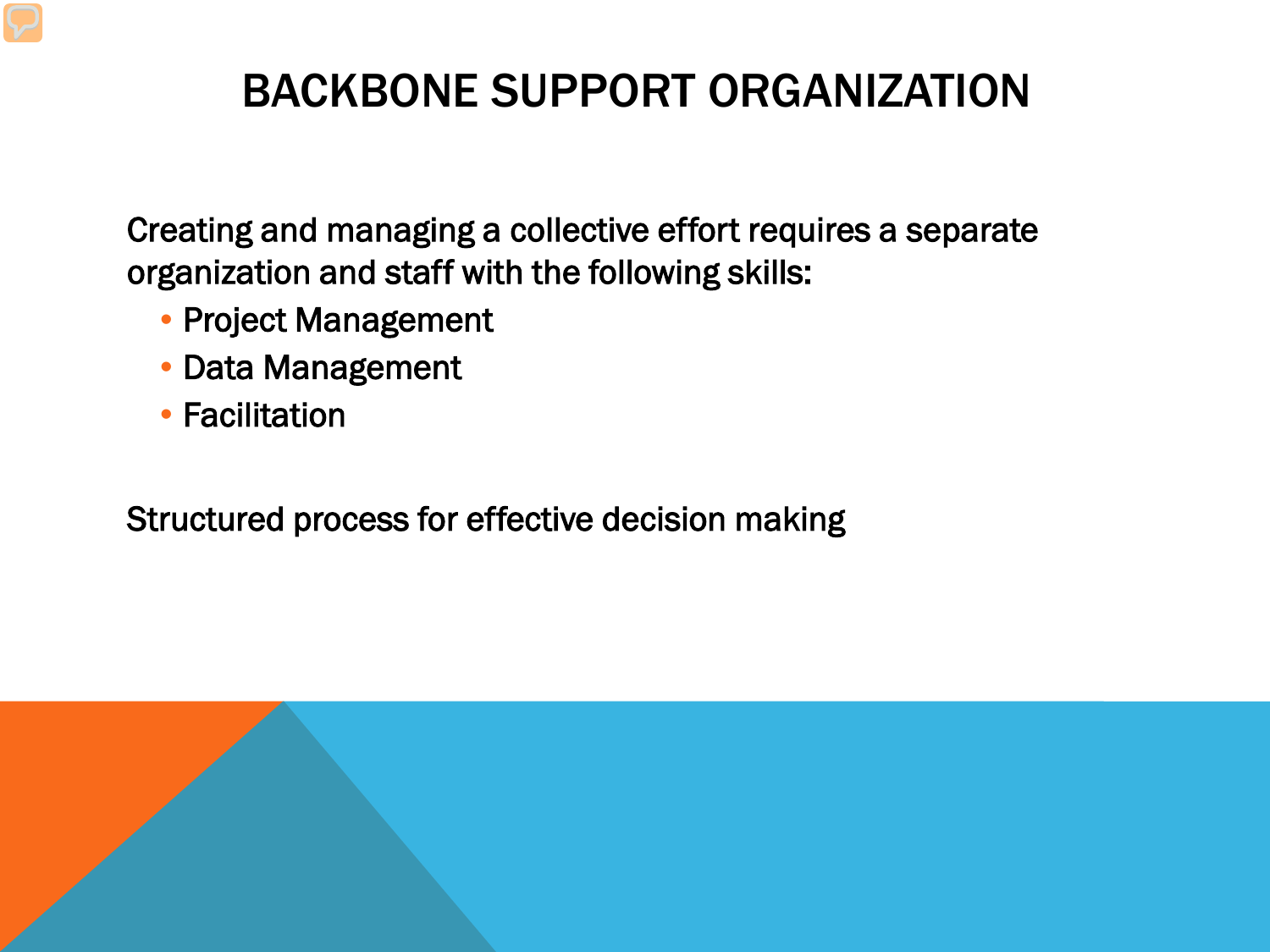### AGENDA/MEASUREMENT

COMMON AGENDA

SHARED MEASUREMENT SYSTEM

Common understanding of the problem

Shared vision for change

Success measured and reported consistently

Same Overarching but Different Activity Goals

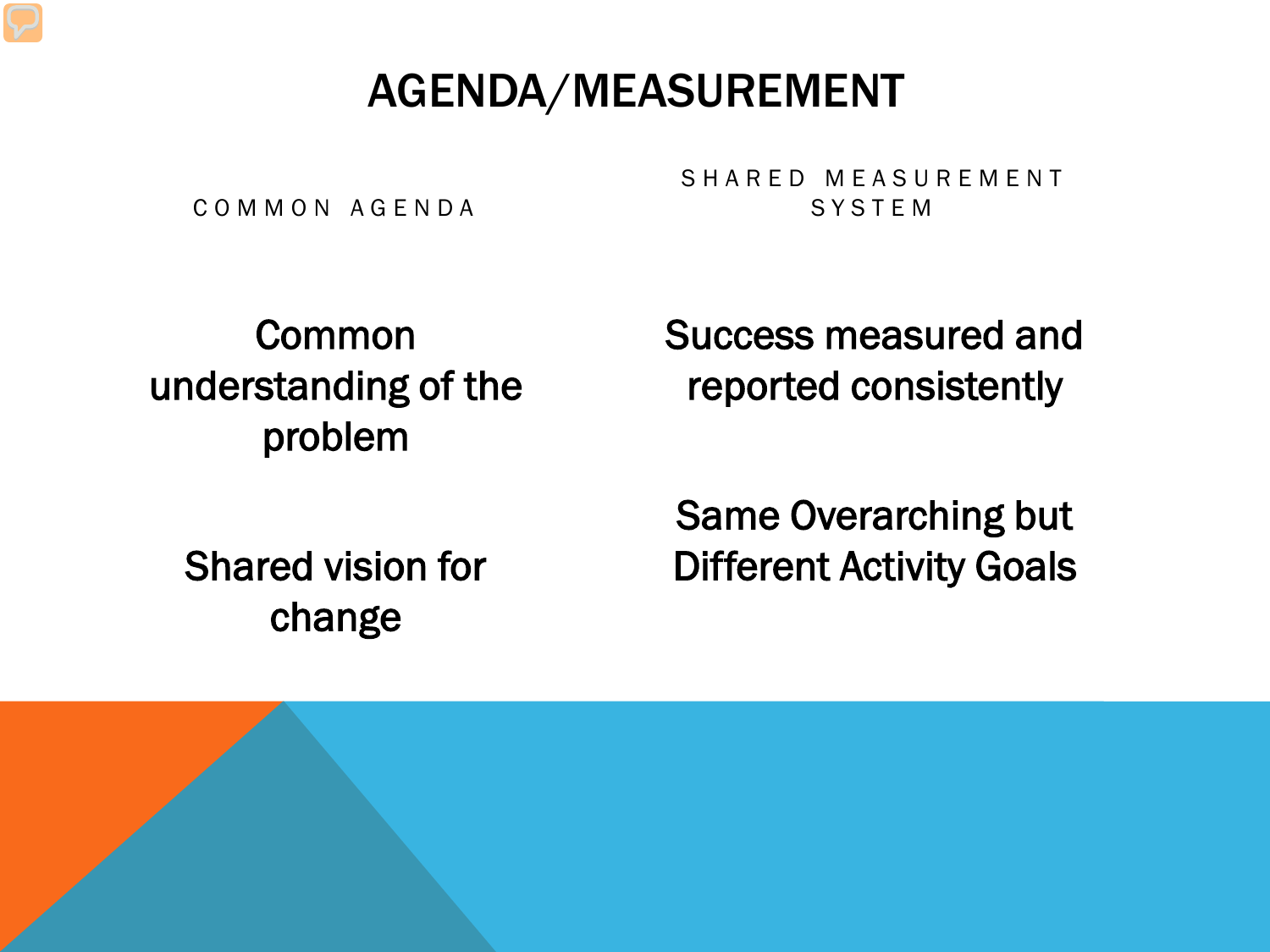# ACTIVITY & COMMUNICATION

#### MUTUALLY REINFORCING ACTIVITIES

Each participant organization participates with *activities at which it* excels in a way that supports the work of others

Power of collaborative comes from coordination of differentiated activity in a single plan

l,

#### CONTINUOUS COMMUNICATION

Trust built through deepening relationships & objective evidence in defining the best possible solution.

### Frequent meetings among

organization decision makers facilitated by external facilitators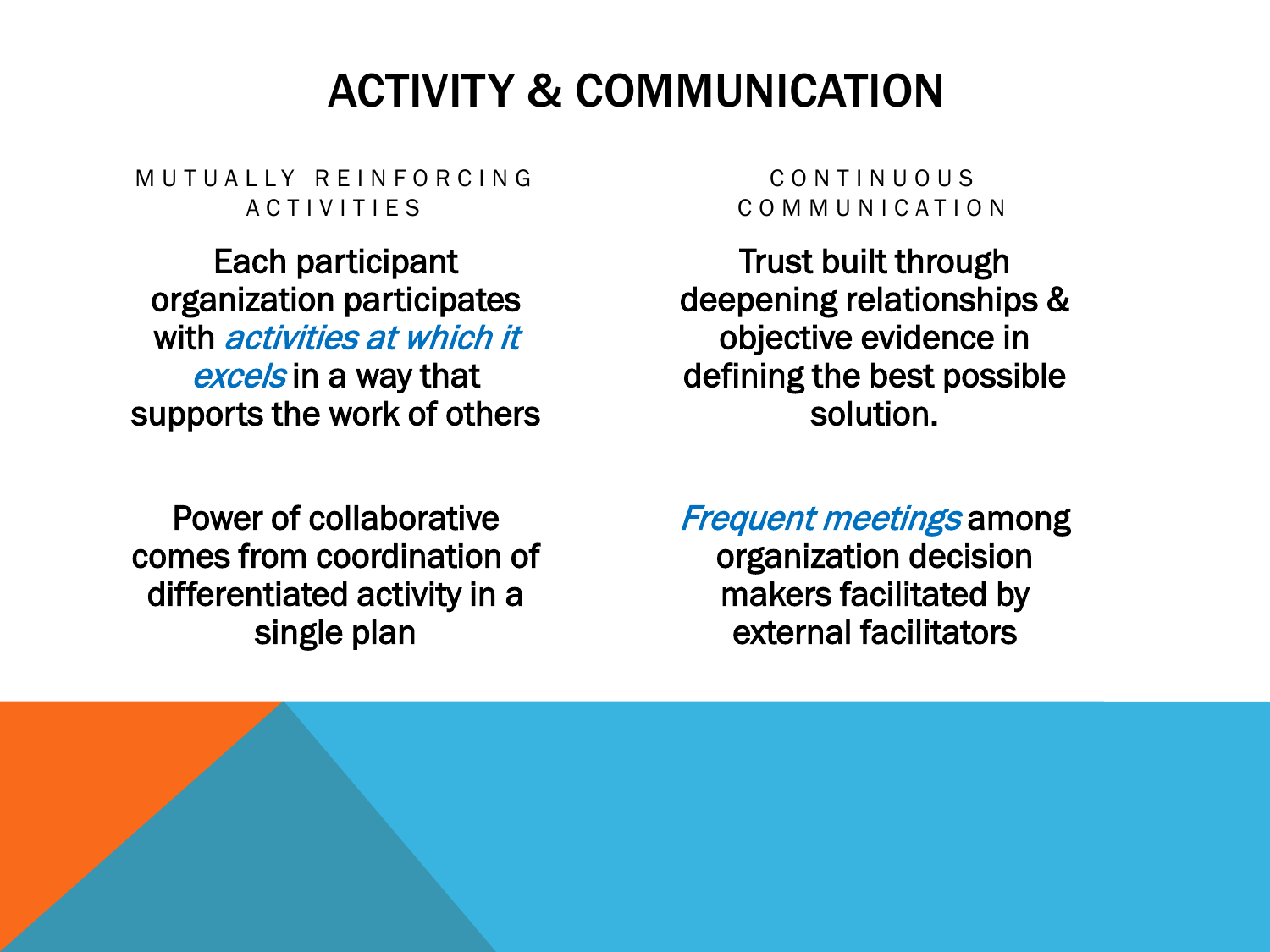# ALIGNMENT & COORDINATION ACTION PLAN

- 1. Identify and investigate the mission vision & goals of current HE & AL organizational efforts statewide
- 2. Create a forum to develop consensus for overarching impact goals
- 3. Identify and implement common success measurements for organizations doing similar work
- 4. Create tools and schedule for continuous cohesive communication

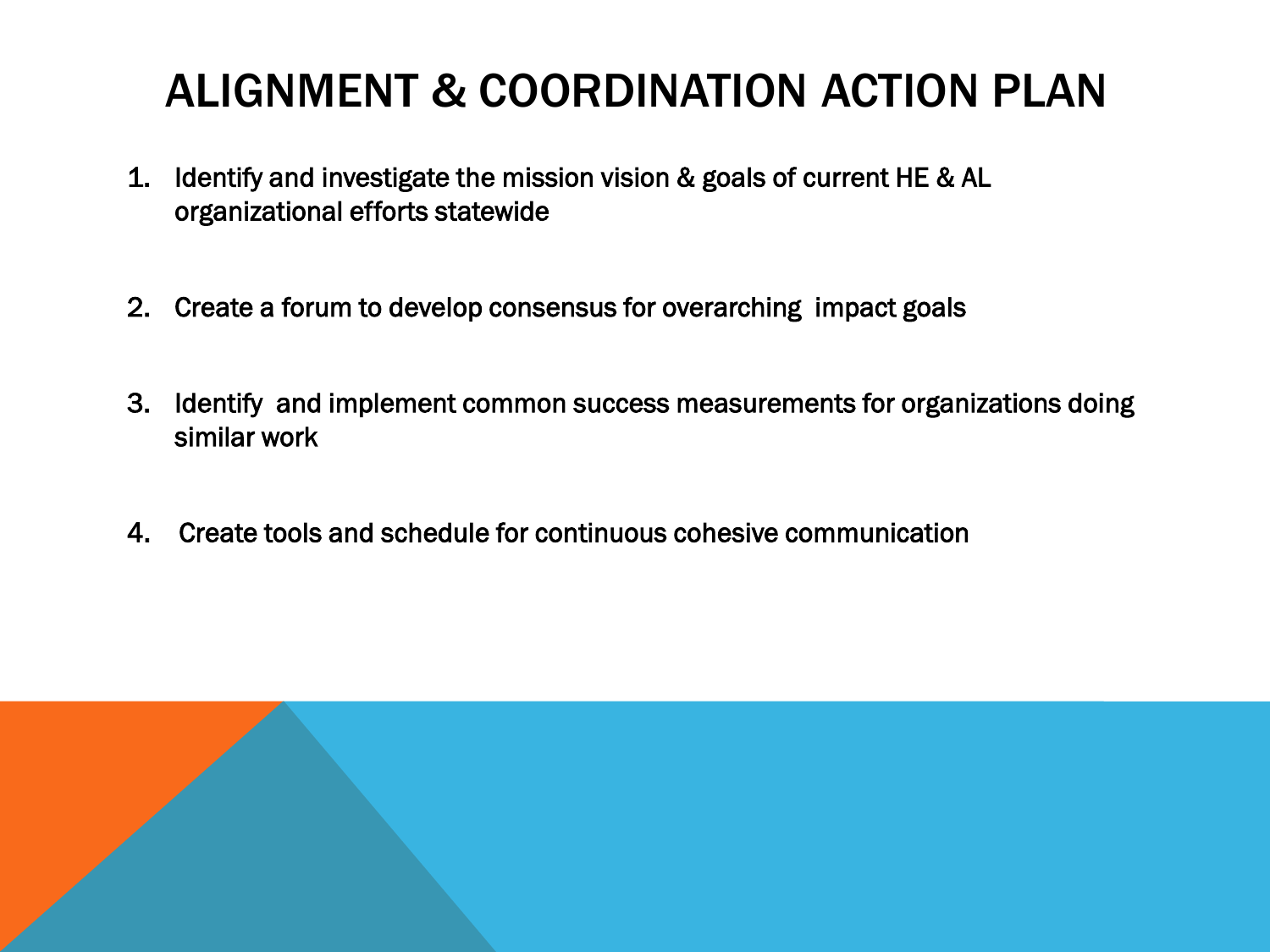# BIG QUESTIONS

- Regarding Alignment & Collaboration where is the separation in responsibilities between DPHI & DE HEAL?
- Can we create the urgency to meet bi-weekly or monthly? If not what is breakpoint for effectiveness? Will quarterly work?
- Can we create a model for funding collective vs isolated impact?
- Can we identify the resources and clout to manage/collect data/facilitate?